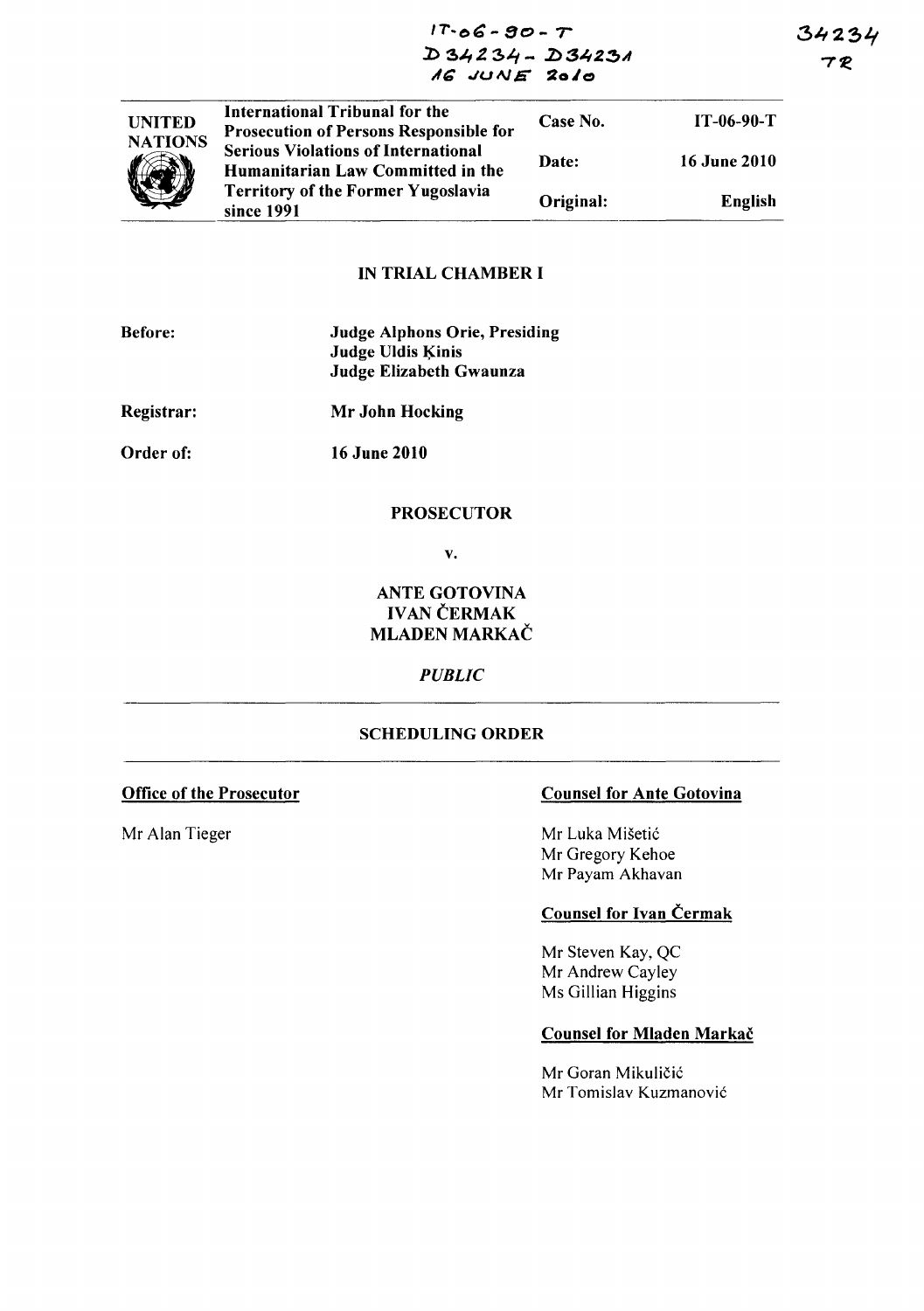**TRIAL CHAMBER I** ("Chamber") of the International Tribunal for the Prosecution of Persons Responsible for Serious Violations of International Humanitarian Law Committed in the Territory of the Former Yugoslavia since 1991 ("Tribunal");

**BEING SEISED** of the Prosecution Motion for Leave to Exceed Word Limit for Final Trial Brief of 4 June 2010, wherein it requests that the word limit for its final brief be extended to 90,000 words, that its proposed crime base appendices be exempt from the word limit, and, in the case the proposed crime base appendices are not exempt from the word limit, that the word limit be extended further ("Prosecution Motion"); $\cdot$ 

**RECALLING** that on 11 June 2010 the Chamber closed the evidentiary stage of the instant proceedings; $<sup>2</sup>$ </sup>

**RECALLING** that on 7 June 2010, pursuant to Rule 126 *his* of the Tribunal's Rules of Procedure and Evidence ("Rules"), the Chamber shortened the deadline for responses to the Prosecution Motion to 10 June 2010 through an informal communication, and after a Gotovina Defence request for additional time to respond, the Chamber extended the deadline for responses to the Prosecution Motion to 11 June 2010 through an informal communication;

**NOTING** the Gotovina Defence's Response to Prosecution Motion for Leave to Exceed Word Limit for Final Trial Brief of 11 June 2010, wherein it requests that the Chamber deny the Prosecution Motion or, in the alternative, requests a reciprocal right to exceed the word limit for its final brief and further requests to file its final brief 14 days after the filing of the Prosecution's final brief in the case the Prosecution Motion is granted in its entirety ("Gotovina Request"); $3$ 

**NOTING** that on 11 June 2010 the Markac Defence joined the Gotovina Request ("Markac") Request"); $4$ 

**NOTING** the Cermak Defence's response of 11 June 2010, wherein it does not object to the Prosecution request for a word limit extension but instead requests that the Chamber further extend the word limit for its final briefto 120,000 words, or in the case the Prosecution

<sup>1</sup> Prosecution Motion, paras I, 11, 13.

 $2$  T. 29007.

<sup>&</sup>lt;sup>3</sup> Gotovina Defence's Response to Prosecution Motion for Leave to Exceed Word Limit for Final Trial Brief of I I June 2010, paras 13-14, 16.

<sup>&</sup>lt;sup>4</sup> Defendant Mladen Markač's Joinder to Defendant Ante Gotovina's Reponse to Prosecution Motion for Leave to Exceed Word Limit for Final Trial Brief, 11 June 2010, para. I. Case No. 1T-06-90-T 2 2 16 June 2010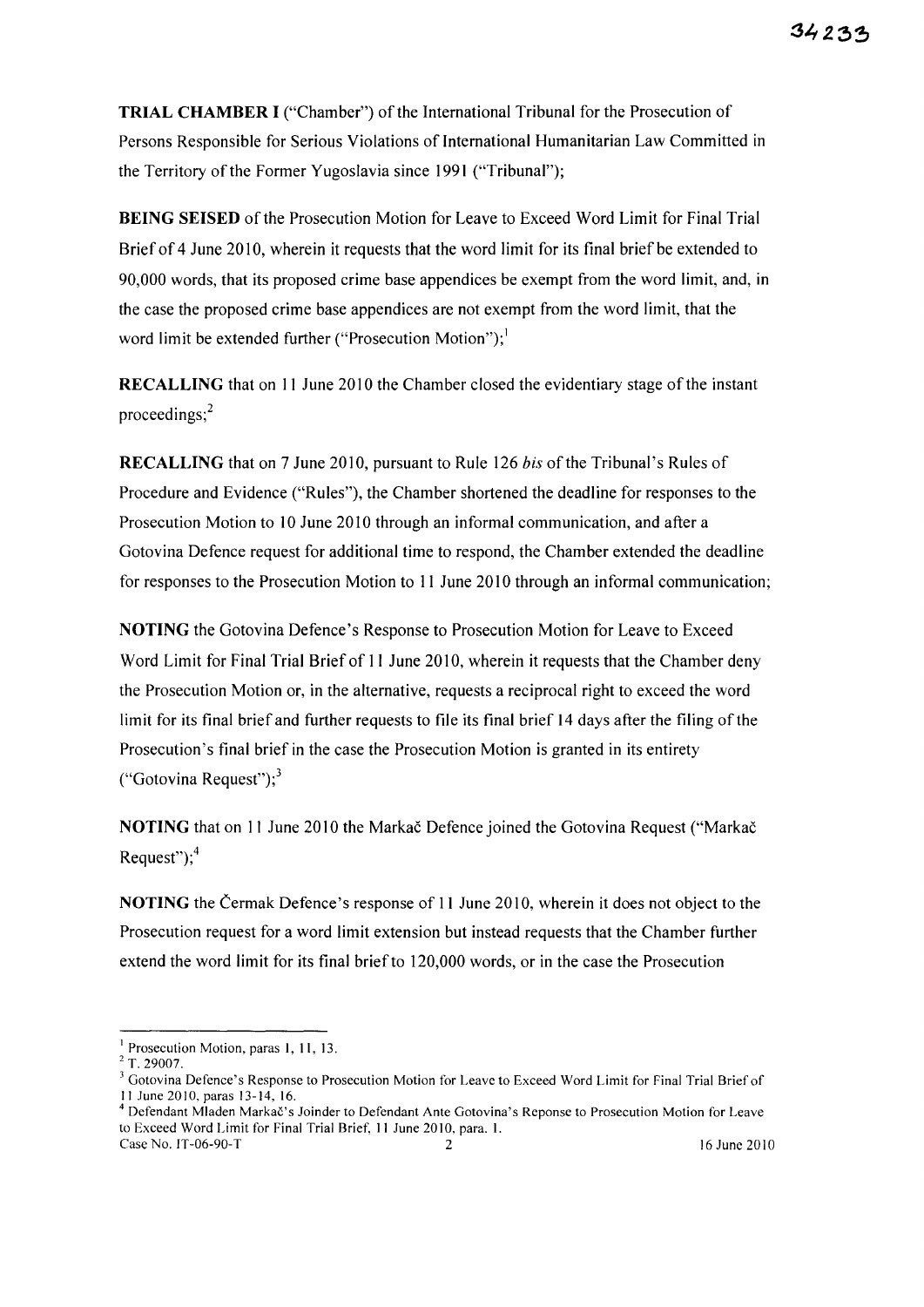Motion is granted in whole or in part, requests a reciprocal right for the Defence to exceed the word limit in their final briefs ("Čermak Request");<sup>5</sup>

NOTING the Prosecution Request For Leave to Reply to Responses to Prosecution Motion for Leave to Exceed Word Limit for Final Trial Brief of 14 June 2010, which the Chamber granted on 11 June 2010 and of which the parties were informed through an informal communication;<sup>6</sup>

NOTING the Prosecution Reply to Gotovina and Markac's Responses to its Motion for Leave to Exceed Word Limit for Final Trial Briefof 15 June 2010, in which the Prosecution requested that the Chamber deny the Gotovina Defence request for an additional 14 days to file its final brief after the Prosecution's final brief filing;

RECALLING the discussions on II June 2010 regarding the scheduling of the filing of final briefs and hearing closing arguments, as well as the Gotovina Defence's wish for flexibility in time allotment for presenting Defence closing arguments;<sup>7</sup>

CONSIDERING that the Practice Direction on the Lengths of Briefs and Motions ("Practice Direction") states that a party seeking authorization from the Chamber to exceed the word limits set in the Practice Direction must provide an explanation of the exceptional circumstances that necessitate the oversized filing; $<sup>8</sup>$ </sup>

NOTING that in this instance the Prosecution and the Cermak Defence have provided such an explanation; 9

CONSIDERING that the purpose of final briefs is to provide the Chamber with a party's summarized position in relation to the evidence heard at trial and that references to wellidentified evidence can be an essential component of the parties' positions in their final briefs;

RECALLING the Chamber's statement on scheduling and final briefs of 26 March 2010, wherein the Chamber stated that it would be assisted by *references* to well-identified evidence in relation to the charges in the Indictment; $10$ 

Case No. IT-06-90-T 3 16 June 2010

<sup>&</sup>lt;sup>5</sup> Ivan Čermak's Response to Prosecution Motion for Leave to Exceed Word Limit for Final Trial Brief, 11 June 2010, paras 7-8.

 $6$  The request for leave to reply was granted on 11 June 2010, after a courtesy copy had been distributed to the parties and the Chamber.

<sup>7</sup> T. 29009-29018.

<sup>&</sup>lt;sup>8</sup> Practice Direction on the Length of Briefs and Motions, IT/184/Rev. 2, 16 September 2005, (C)(4), (C)(7). 9 Prosecution Motion, paras 3-8; Cermak Request, paras 7-8.

<sup>&</sup>lt;sup>10</sup> See T. 28047-28048.